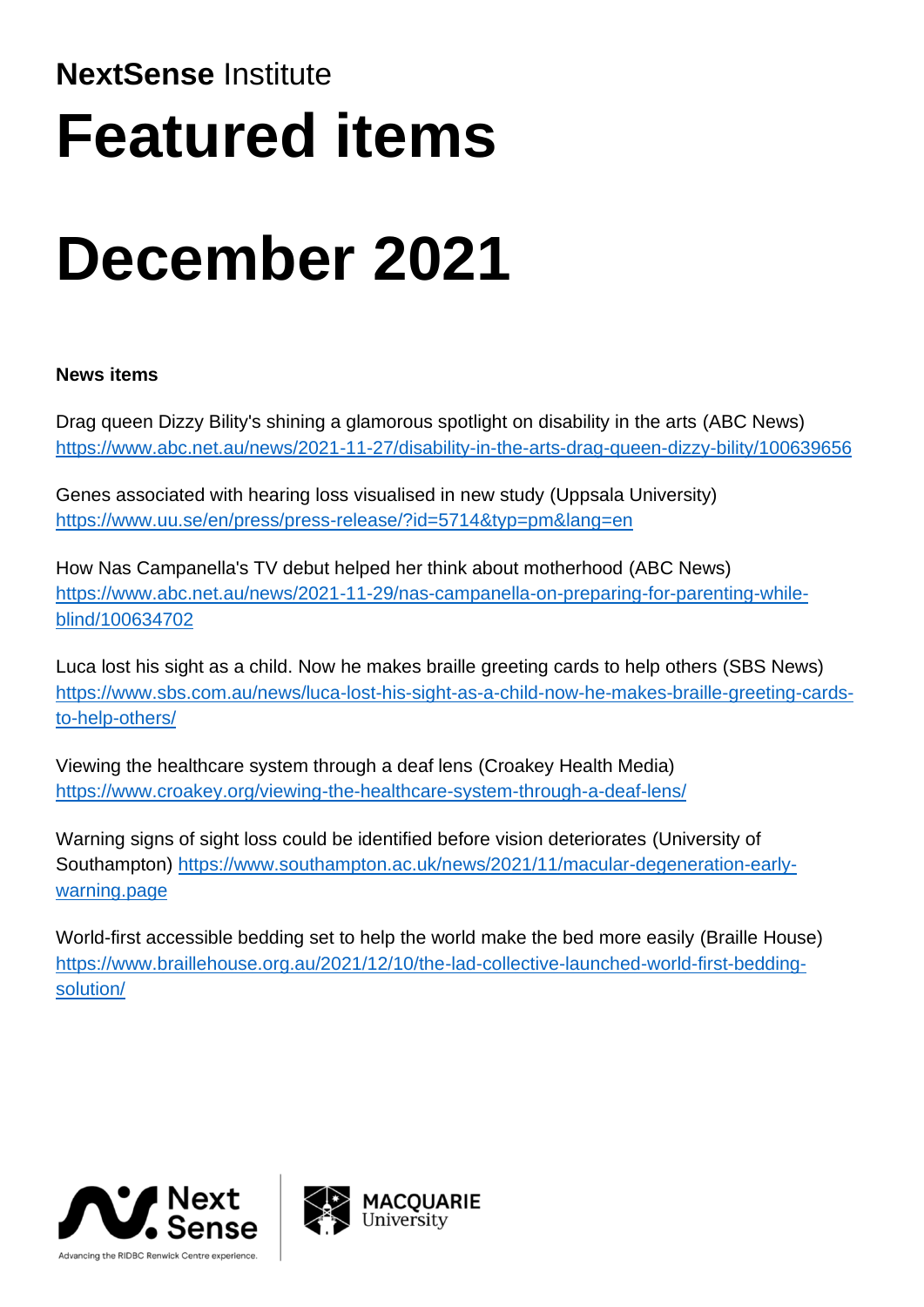#### **Events and conferences**

AG Bell Global Listening and Spoken Language (LSL) Virtual Symposium, June 29-30, 2022 <https://agbellsymposium.com/>

18th Deafblind International World Conference 2023 [https://www.deafblindnetworkontario.com/news-events/18th-deafblind-international-world](https://www.deafblindnetworkontario.com/news-events/18th-deafblind-international-world-conference-2023/)[conference-2023/](https://www.deafblindnetworkontario.com/news-events/18th-deafblind-international-world-conference-2023/)

11th National Deafblind Conference, 30 June – 1 July 2022 <https://event.icebergevents.com.au/db-2022>

#### **Surveys**

Auslan Memory Test (University of Queensland)<https://bit.ly/MemoryTestEOI>

Exploring parents' perceptions of inclusive education climates within school settings (Monash University) https://monash.az1.qualtrics.com/ife/form/SV\_0Vb9CXrRcxWnoea

Understanding the Accessibility Challenges of Blind or Vision Impaired Music Learners (Carleton University) [https://cil.csit.carleton.ca/accessibility-challenges-for-blind-or-visually-impaired-music](https://cil.csit.carleton.ca/accessibility-challenges-for-blind-or-visually-impaired-music-learners/)[learners/](https://cil.csit.carleton.ca/accessibility-challenges-for-blind-or-visually-impaired-music-learners/)

#### **Newsletters**

AccessWorld (American Foundation of the Blind), November 2021<https://www.afb.org/aw/22/11>

Braille Monitor (National Federation of the Blind), December 2021 [https://nfb.org//images/nfb/publications/bm/bm21/bm2111/bm2111tc.htm](https://nfb.org/images/nfb/publications/bm/bm21/bm2111/bm2111tc.htm)

DCAL (Deafness, Cognition and Language) Research Centre, December 2021 [https://www.ucl.ac.uk/dcal/sites/dcal/files/dcal\\_christmas\\_newsletter\\_-\\_december\\_2021.pdf](https://www.ucl.ac.uk/dcal/sites/dcal/files/dcal_christmas_newsletter_-_december_2021.pdf)

The Deaf Herald, number 116 (Deaf Connect) [https://manage.kmail-lists.com/subscriptions/web](https://manage.kmail-lists.com/subscriptions/web-view?a=YerL8h&c=01F756S1GM63ZHAEMV8YHYM3JQ&k=23bd9b3acef359c8e0dfba3e2eb0e142&m=Sw8tCX&r=FDzSt5M)[view?a=YerL8h&c=01F756S1GM63ZHAEMV8YHYM3JQ&k=23bd9b3acef359c8e0dfba3e2eb0e1](https://manage.kmail-lists.com/subscriptions/web-view?a=YerL8h&c=01F756S1GM63ZHAEMV8YHYM3JQ&k=23bd9b3acef359c8e0dfba3e2eb0e142&m=Sw8tCX&r=FDzSt5M) [42&m=Sw8tCX&r=FDzSt5M](https://manage.kmail-lists.com/subscriptions/web-view?a=YerL8h&c=01F756S1GM63ZHAEMV8YHYM3JQ&k=23bd9b3acef359c8e0dfba3e2eb0e142&m=Sw8tCX&r=FDzSt5M)

EP magazine <https://reader.mediawiremobile.com/epmagazine/issues/207575/viewer>

Flying Kites (Deaf Children Australia), December 2021 [https://mailchi.mp/deafchildren/march-shp-](https://mailchi.mp/deafchildren/march-shp-5699604)[5699604](https://mailchi.mp/deafchildren/march-shp-5699604)

One in Six newsletter (Deafness Forum), 24 November 2021, and 8 December 2021 <https://www.deafnessforum.org.au/news-and-issues/subscribe-to-our-newsletter/>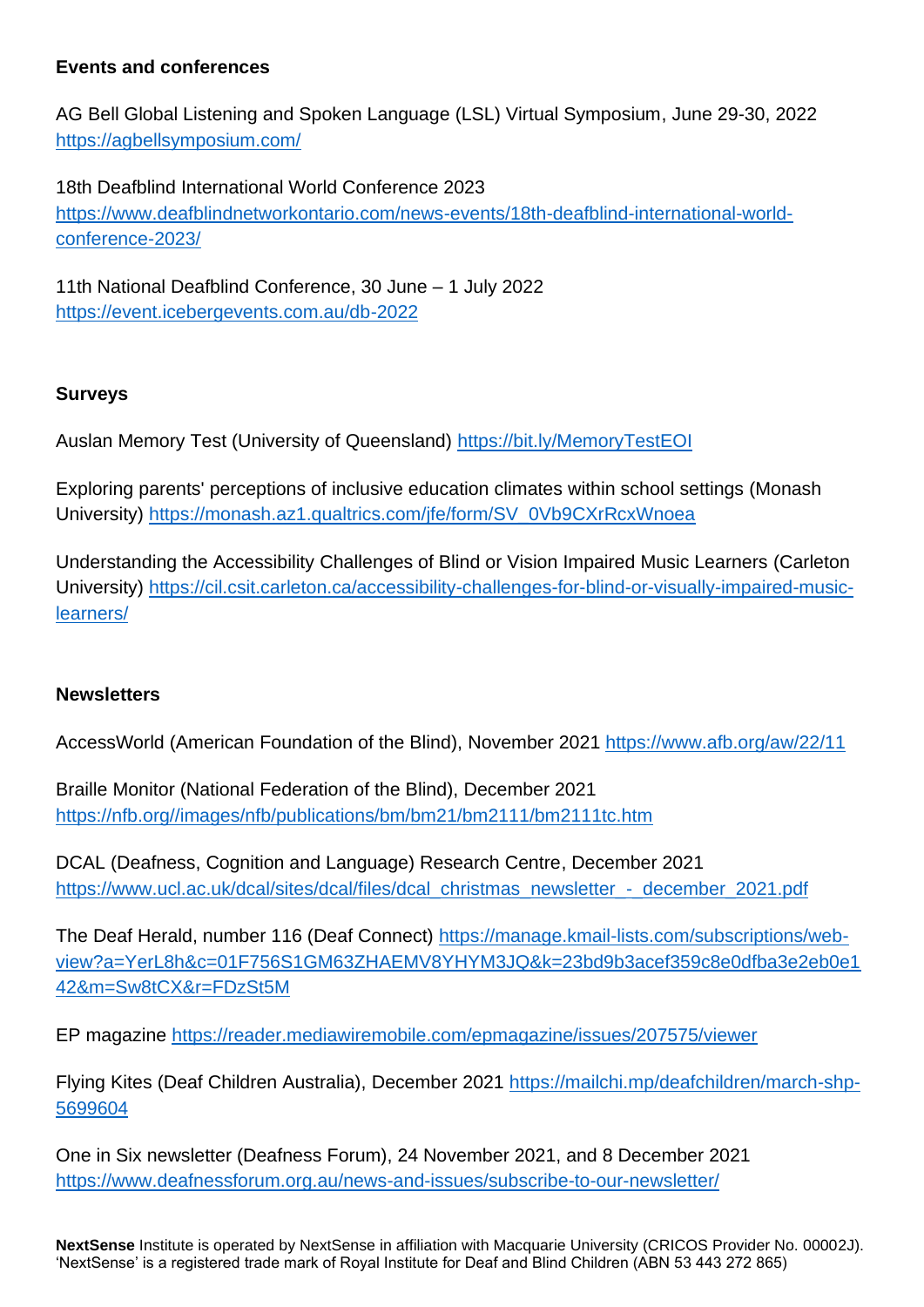Paths to Technology (Perkins School for the Blind)

[https://pathstotechnology.cmail19.com/t/ViewEmail/d/C6A8A1EB4211AB7D2540EF23F30FEDED/](https://pathstotechnology.cmail19.com/t/ViewEmail/d/C6A8A1EB4211AB7D2540EF23F30FEDED/9CB23F13C2D5AE381A21C02EB51F5606) [9CB23F13C2D5AE381A21C02EB51F5606](https://pathstotechnology.cmail19.com/t/ViewEmail/d/C6A8A1EB4211AB7D2540EF23F30FEDED/9CB23F13C2D5AE381A21C02EB51F5606)

Supporting Success for Children with Hearing Loss Bimonthly Update (late November 2021) <https://mailchi.mp/success4kidswhl.com/update-late-november-2021?e=11e523b555>

Volta Voices (AG Bell)<https://agbellvoltavoices.com/>

#### **Journal tables of contents**

Please contact the NextSense Institute Library if you have difficulty accessing these journals.

American Journal of Audiology <https://pubs.asha.org/toc/aja/30/4>

Audiology and Neurotology <https://www.karger.com/Journal/Issue/279893> and <https://www.karger.com/Journal/Issue/279894>

Australasian Journal of Special and Inclusive Education [https://www.cambridge.org/core/journals/australasian-journal-of-special-and-inclusive](https://www.cambridge.org/core/journals/australasian-journal-of-special-and-inclusive-education/issue/002B8F9004AB8562608F1B2ACAF5D43D)[education/issue/002B8F9004AB8562608F1B2ACAF5D43D](https://www.cambridge.org/core/journals/australasian-journal-of-special-and-inclusive-education/issue/002B8F9004AB8562608F1B2ACAF5D43D)

Deafness & Education International <https://www.tandfonline.com/toc/ydei20/23/4>

Educational and Developmental Psychologist <https://www.tandfonline.com/toc/rdvp20/38/2>

Evidence-Based Communication Assessment and Intervention <https://www.tandfonline.com/toc/tebc20/15/3>

Exceptional Children <https://journals.sagepub.com/toc/ecxc/88/1>

Journal of Blindness Innovation and Research [https://nfb.org//images/nfb/publications/jbir/jbir21/jbir1101tc.html](https://nfb.org/images/nfb/publications/jbir/jbir21/jbir1101tc.html) and <https://nfb.org/images/nfb/publications/jbir/jbir21/jbir1102tc.html>

Journal of Early Childhood Literacy <https://journals.sagepub.com/toc/ecla/21/4>

Language Learning <https://onlinelibrary.wiley.com/toc/14679922/2021/71/4>

Second Language Research <https://journals.sagepub.com/toc/slrb/38/1>

Seminars in Hearing [https://www.thieme-connect.de/products/ejournals/issue/10.1055/s-011-](https://www.thieme-connect.de/products/ejournals/issue/10.1055/s-011-52465) [52465](https://www.thieme-connect.de/products/ejournals/issue/10.1055/s-011-52465)